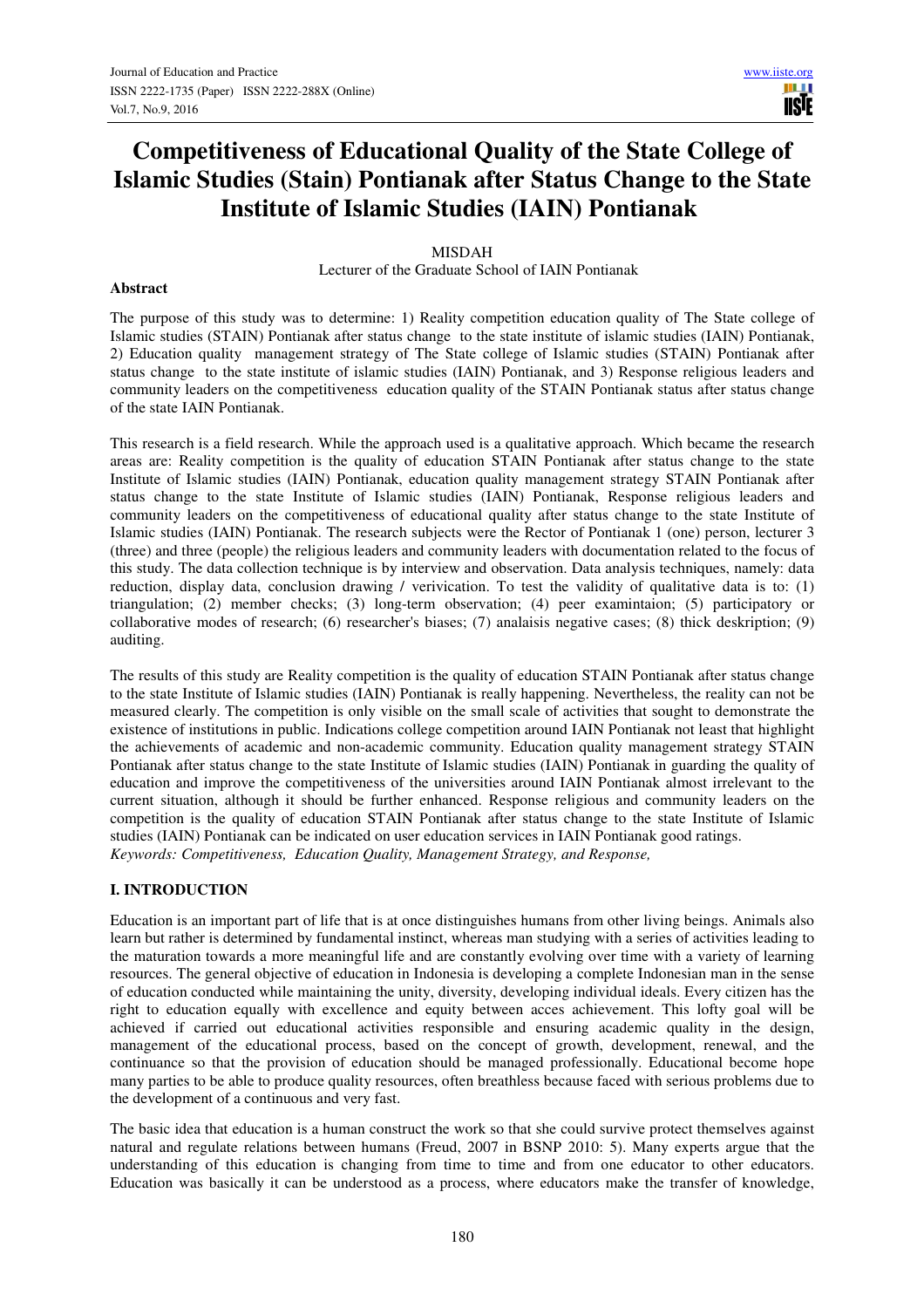skills and values to students in the process of forming physical abilities (healthy), reasoning ability (smart) or characters (main), through a process which is the effort of socialization and enculturation institutionalized, both in the realm of formal, non-formal and informal (BSNP, 2010: 5-6).

In the modern era, there has been a shift in measuring the progress of a nation. Previously, Natural Resources (SDA) is used as a primary foundation the size of the greatness of a nation. However, in the modern era is precisely the Human Resources (HR) is the main reference for the advancement of a nation. The progress of a nation, is also recognized by many highly dependent on the existing educational paradigms in the nation. A nation that has the paradigm of proper education, will inevitably bring about change and progress.

Nowadays, in order to improve the quality of education in the country, the government has set PP No. 19 Th 2005 challenge national education standards (SNP). The scope of the SNP as set out in Chapter II, Article 2 includes: a. content standards; b. standard process; c. graduate competence standard; d. standard teachers and education personnel; e. standard facilities and infrastructure; f. management standards; g. financing standards; and h. education assessment standards.

PP No 19 of 2005 on National Education Standards is the background why PT must perform management and strategy changes are good. Efforts to achieve these standards and in an effort to improve the quality of the PT, which will lead to increased competence alumni, takes a step and understanding of the management aspects of Perguruang High. In principle, if we look at the governance of the PT and pursing these standards, then the PT only manage three Top aspect, namely; 1) Process, 2) Content, and 3) Resources.

Competition in education is increasingly tight. Not only in terms of the quality of theory is taught, but also in terms of the means available. This is also true at the college level, especially in each faculties. Because of the construction of educational facilities that meet the standards should also be performed. Higher Education (PT) is basically an institution that has a function as agents of change in society. The function will be effective when the PT is ready also responding to various changes in the strategic environment with open senatiasa to perform various internal paradigm shift. Paradigm changing needs of the PT became increasingly relavan when associated with the governance system of higher education that pendulum shift from centralized to autonomy. To deal with the actual problems encountered, proposed changes touch on the absolute level of the organizational structure, and culture organization and management of PT.

At least there are three (3) major challenges facing the world's universities in general. First, the financing of higher education. Second, ensuring the quality of the educational process with the agreed (stadarisasi). Three, relevance and competitiveness of graduates. The three issues, including the problems of financing, universally applicable, not least in the developed world once. Nicholas Barr, professor of public economics from the London School of Economics (LSE), submit a recipe to overcome the problem of education financing. Barr mind shortened version has been published in the daily The Guardian June 12, 2003 with the title "How best to widen university access - by abolishing fees as Tories suggest, or by enhancing loans, as the government plans"? More complete version published in a whitepaper entitled "Financing Higher Education: Comparing the Options" he composed for the ruling Labour Party in the UK (Indrawan, 2008: 1).

State institute of islamic studies (IAIN) Pontianak, as one of the institutions of higher education within the scope of the SNP, are also encouraged to make improvements to the quality standards in order to increase competitiveness. One that does is after change to the state institute of islamic studies (IAIN) Pontianak. The IAIN Pontianak is a hope and challenges of education, especially in Kalimantan Barat and Indonesia in general, to do with the competitiveness of the education quality. IAIN Pontianak is the only Islamic Higher education institutions in West Kalimantan.

# **1.1. Problems and Research Focus**

Based on the above research background, it is an issue of concern in this study is "How Competitiveness Education Quality STAIN Pontianak after Transfer Status Being IAIN Pontianak". Based on this fundamental issue, researchers compiled the following research questions:

- 1. How is the reality of competition STAIN Pontianak educational quality after status change to the state Institute of Islamic studies (IAIN) Pontianak?
- 2. How can education quality management strategy STAIN Pontianak after status change to the state Institute of Islamic studies (IAIN) Pontianak?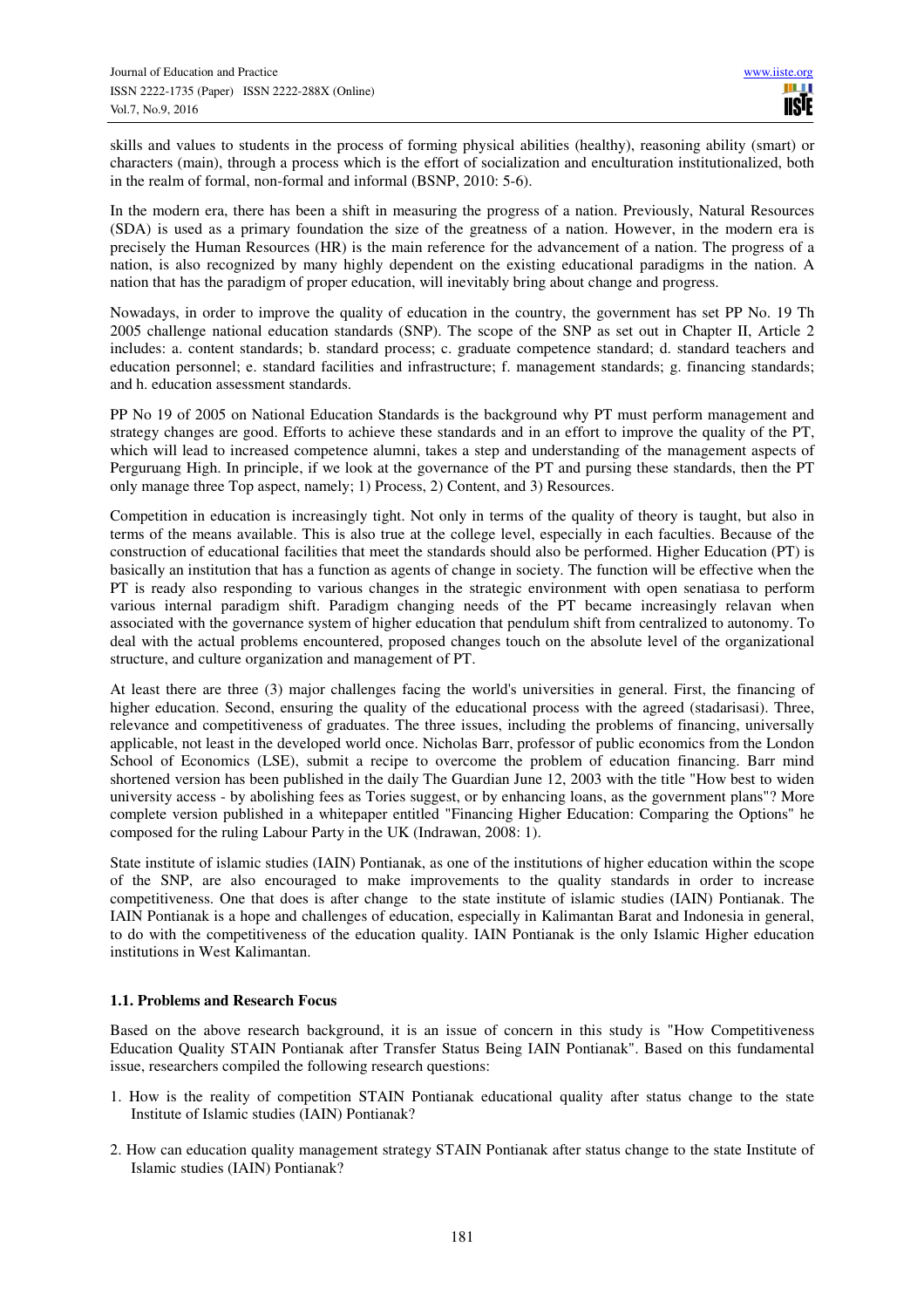3. How is the response of religious leaders and community leaders on the competitiveness of educational quality after status change to the state Institute of Islamic studies (IAIN) Pontianak?

# **1.2. Research purposes**

In general, this study aims to gain an overview of the Education Quality Competitiveness STAIN Pontianak after Transfer Status Being IAIN Pontianak which include:

- 1. Reality competition STAIN Pontianak educational quality after status change to the state Institute of Islamic studies (IAIN) Pontianak
- 2. Education Quality Management Strategy STAIN Pontianak after status change to the state Institute of Islamic studies (IAIN) Pontianak
- 3. Response religious leaders and community leaders on the competitiveness of Education Quality STAIN Pontianak after status change to the state Institute of Islamic studies (IAIN) Pontianak

#### **2. Theoretical Framework**

#### **Competitiveness of Higher Education**

Within the framework of economics and management, the concept of competitiveness has a very important role in maintaining the sustainability of companies in winning business competition. The emergence of the competitiveness of firms for Porter (1990), in the Chou and Chang (2004) are the implications arising from the need to be able to compete in the international market through a variety of strategies to win the globalization. Nevertheless, within the framework of Porter to see the level of competitiveness, should not be done through a comparative analysis of rigid commonly used. For example in the business 'development of a ship', the cost per unit of output is sufficient to look at the effectiveness of development as well as a measure of competitiveness Chou (Storch, et.al, 1995) and Chang (2004).

If taken in the context of college, then basically there are three educational process core processes, namely teaching, research, and services (Indrajit and Djokopranoto, 2006). This means that the management of the three core processes, colleges are required to have the advantage so as to create sufficient competitiveness. Excellence as a form of competitiveness, seen from the college's ability to respond to global change, as a consequence of competition in education.

From the conceptual framework above, then the researchers mean competitiveness in this study are the hallmarks of higher education institutions in gaining public confidence as users of services. It was seen through the realization of the vision and mission of the institution.

# **Education Quality Management Strategy**

Management strategies can be interpreted simply knowing the affairs will be done (Macmilan, 1992: 13). In the context of the institution or organization, management strategies are used to achieve the set targets. As we know that was originally used in the strategic management of business management, namely managerial effort to cultivate the power of companies to exploit the business opportunities that arise in order to achieve the company's goal is the development of a vision and mission that has been determined. Business opportunities in the field of education is "education services", so that become customers too are learners as internal customers and parents of learners and the general public as external customers.

As for the strategic management researchers mean by the above description is an educational unit management. It was conducted based approach to the analysis of strengths, weaknesses, opportunities, and challenges for designing the activity in order to achieve the vision, mission, and objectives of educational institutions that have been determined. Pengawalannya one is to keep improving the quality according to the standards set.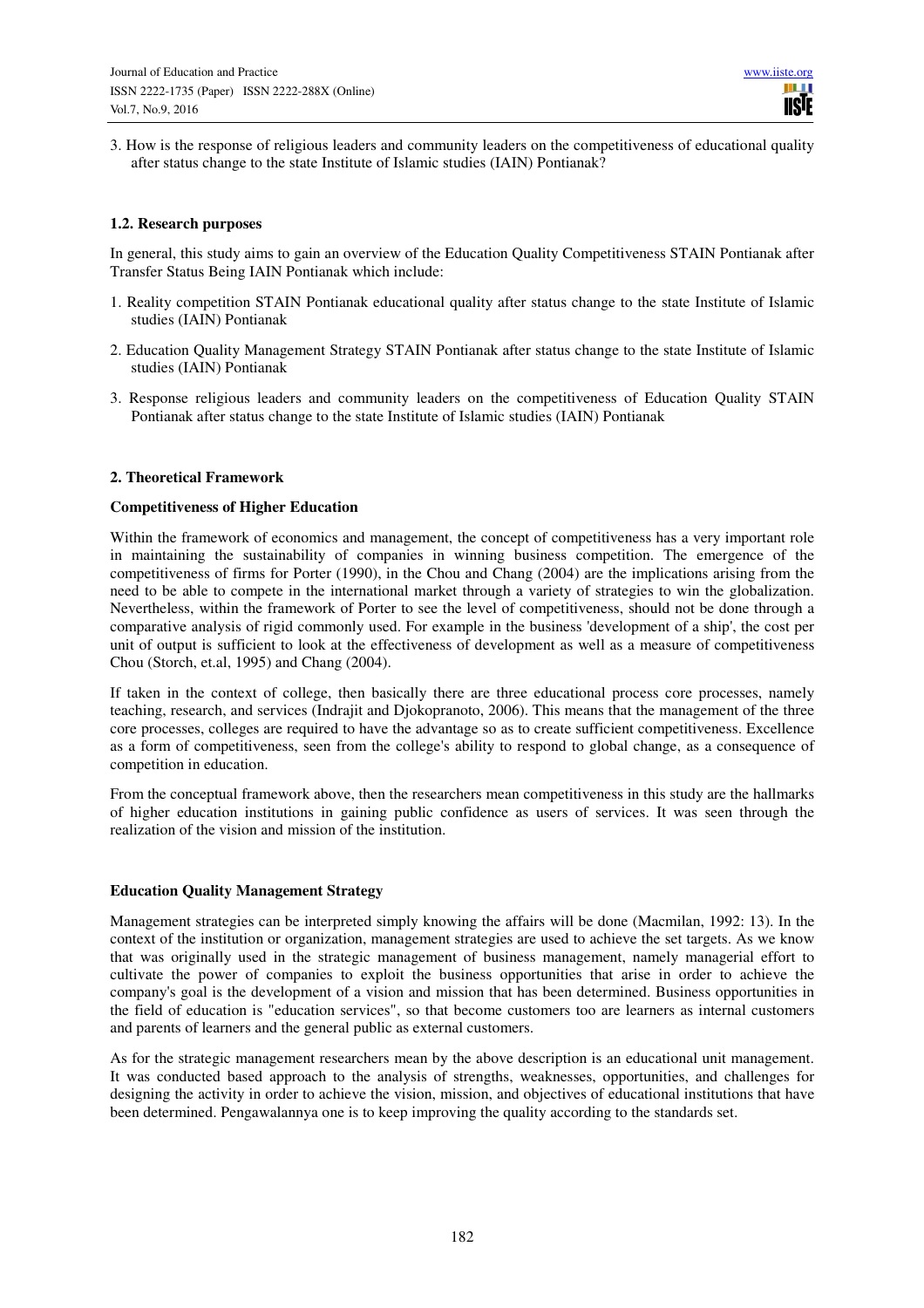#### **a. Theoritical Review**

#### **Competitiveness**

According Sumihardjo (2008: 8) power words in sentences meaningful competitive strength, and the word competitiveness means achieving more than the other, or different from the others in terms of quality, or have certain advantages. This means that competitiveness can be a meaningful force to try to be better than the other or both excel at certain things that a person, group or certain institutions. Furthermore Sumihardjo (2008: 11), suggests that competitiveness include:

- 1. The ability to strengthen its market position;
- 2. The ability to connect with the environment;
- 3. The ability to improve performance without stopping and;
- 4. The ability to enforce a favorable position.

From the above opinion can be concluded that the competitiveness in education is the ability of istitusi education for demonstrating excellence in certain cases, by showing the situation and the most favorable conditions, work better, faster, or more meaningful than others.

Whereas in the context of higher education (PT), competitiveness according to the description above is the ability of universities to demonstrate a competitive advantage and offer better value for its performance in some way, by showing the situation and the most favorable conditions, compared with other universities ,

# **Strategies in Achieving Competitiveness**

Ulrich and Lake in Chou (Storck, et.al, 1995) and Chang (2004) proposed the sense of organizational capability as the ability to build internal structures and processes in a company and the structure and the process can affect the workers to create adequate organizational capacity. Thus, an organization said to have the ability organsiasi good when the organization is able to menyesuasikan themselves with a variety of strategic requirements and changing business environment.

In the context of educational institutions, the core competence of the organization is also an important part of higher education. The shape of the core competence itself can be very diverse from one institution to another institution. For example, some universities in Indonesia, has a core competence in the application of ICT, management and quality assurance, excellent courses, faculty of excellence, and so forth. Core competence in the various aspects of this further into a kind of endorser, who made the good name of the college formed in the community, so as to mem back-up trend of declining student at the college in question. In certain cases even, core competence possessed PTN PTS could be exceeded in a specific field. It signifies the spread of a variety of core competence is a special characteristic for universities.

Furthermore Prahalad and Hamel (1990, in Holmes and Hooper, 2000) mentions that the competitive strength of the business will occur when there is something unique, relevant, and have the potential for high bargaining. There are four criteria that must be met in order for a company's capacity actually become core competence, namely: (1) are valued by consumers; (2) relevant to a variety of market conditions; (3) should be based on the ability of science, and; (4) should not be physical that allows duplication by competitors.

Universities from the aspect of the organization is also very important to consider in improving competitiveness. College competitive one indicator is to have a healthy organization. A healthy organization is an organization that takes into account the trend of fundamental changes which include: (a). Quality Assurance; (B). Autonomy; (C). Enterpreneurialism; and D). Leadership (Gary, 2005: 25).

Many experts believe that the greatest role in enhancing the competitiveness of Higher Education is a capable and responsible leadership jawap, both at university level and at the level of the Faculty. Several reasons can be put forward are: First, the role of promoting competence pimpinanlah institutions in the community; Second, pimpinanlah who designed the system of recruitment of new academic staff and students; Third, pimpinanlah which provides motivation and authority to the chairman of the study program to develop a program of study; Fourth, pimpinanlah that improve the academic atmosphere and working conditions, as well as the Fifth, which menyetukan pimpinanlah diverse interests and an interest in teaching and learning (Umiarso, 2011: 43).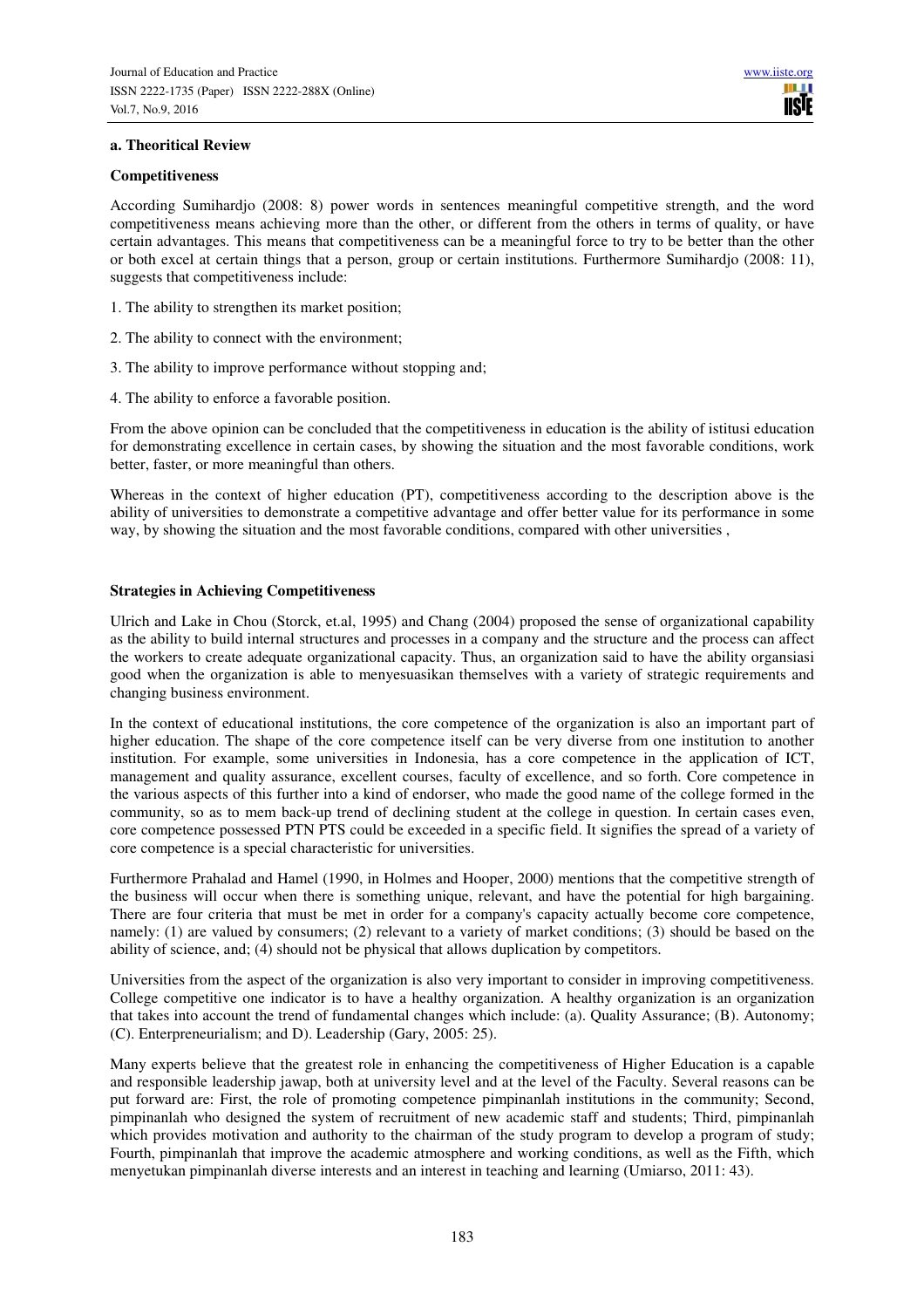Alumni from Traser study results revealed that the weakness of college graduates to compete in the labor market is the low inter and intra personal skills personal skills, including alumni of the low ability to communicate, organize and control.

To that end, the curriculum should be prepared with the involvement of alumni and the business community by focusing on improving the balance between kemapuan soft-skill and hard-skills. To prospective graduates need to be given training and debriefing on those materials that are not covered in the curriculum, such as information about the working world and readiness of graduates to enter the labor market. To assist graduates in obtaining employment need their exhibition job market in collaboration with business and industry.

# **Education Quality**

Meanwhile, the definition of quality itself can be seen from two sides, namely in terms of normative and descriptive terms (Suti, 2011: 2). The quality of education is the degree of excellence in management education effectively and efficiently to deliver academic excellence and extra-curricular learners who passed for an education or completing certain learning.

The components related to quality education consisting of at least five points (Suti, 2011: 2), namely; First, readiness and motivation of students. Second, the ability of professional teachers and cooperation in the organization of the school. Third, the curriculum covers the relevance of the content and operational processes. learning. Fourth, infrastructure melipui adequacy, and effectiveness in supporting the learning process. Fifth, the participation of the community (parents, users and college graduates) in the development of school education programs.

In general, the quality can also be interpreted as a comprehensive overview and characteristics of the goods or services were demonstrated in satisfying the needs of the specified or implied (Zamroni, 2000: 43). Thus the quality in education generated means comprehensive overview and characteristics of educational output produced by a ladder, type or educational institution to meet the expectations and desires of the community as a user and customer education institutions.

Furthermore, there is some understanding relating to the quality of education (Bachrum, 2001: 26), namely:

1. The quality indicator is the events that occurred in educational institutions that can provide clues about the education of good quality and can be used in order to evaluate the quality, and can be quantified and summarized for the purpose of making a comparison.

2. The quality standard is the measures approved or accepted obtained through accurate measurements of the boundaries of the achievement of the main goal of a system of education.

3. Factors affecting the quality factors are internal and external factors which together can determine the overall quality of an education system.

# **Education Quality Approach**

Arcaro (2005: 55-47) states that there are at least five approaches to consider in improving the quality of education. The fifth approach that is; first, continuous improvement. Second, determine quality assurance. Third, change of culture. Fourth, upsidedown organization. Fifth, keeping close to the customer.

# **Management education strategy**

There are two factors that may explain why efforts to improve the quality of education has been less successful or not. The first strategy for education development have been more of an input-oriented. Second, management of education during this time is more macro-oriented, which is regulated by the bureaucracy at the central level. As a result, many factors are projected at the macro level (the center) does not occur or is not working properly at the micro level (target institutions).

The discussions provide insight to us that the development of education is not only focused on providing educational input factors but also should pay more attention to the education process factors. Input education is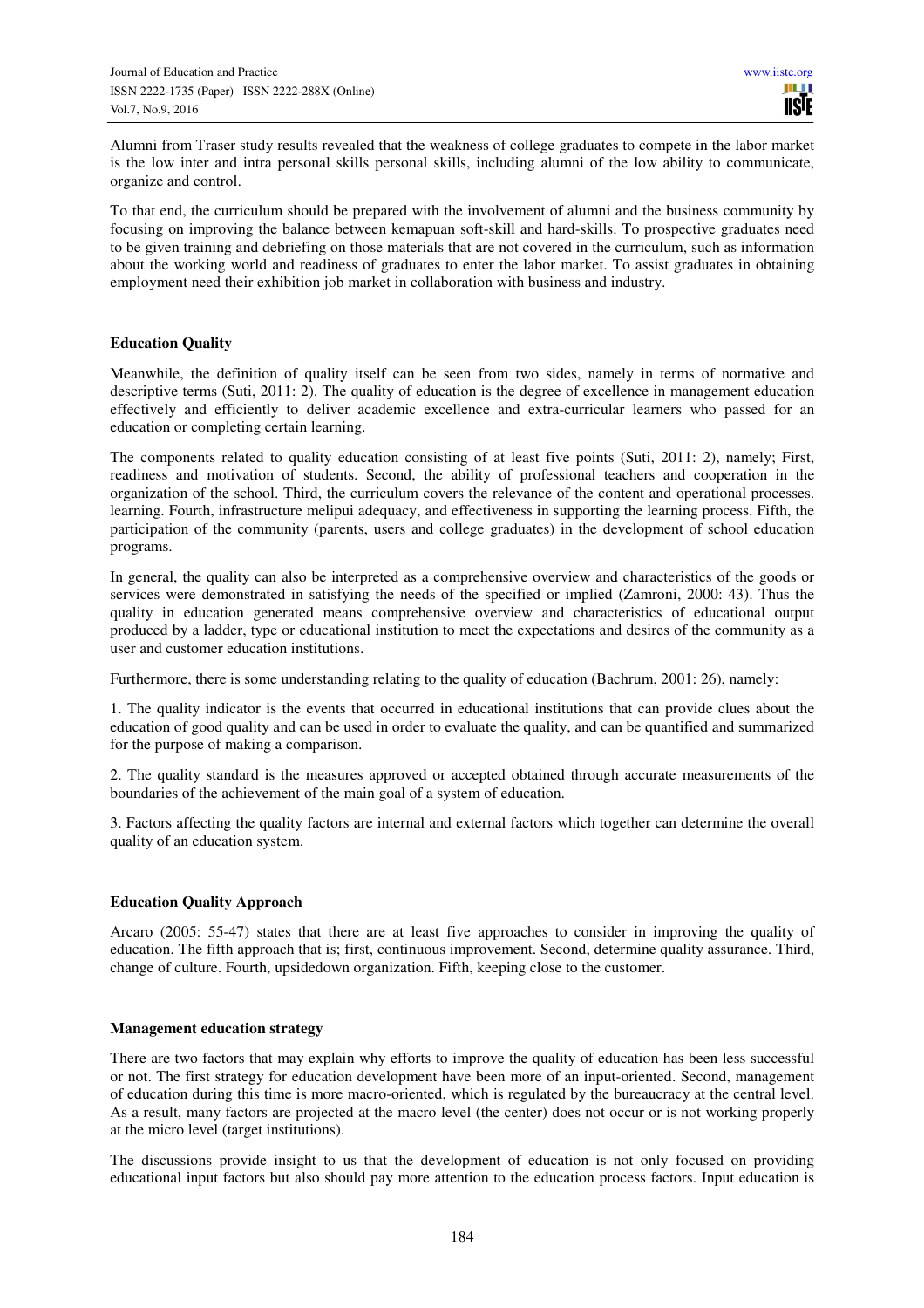an absolute must exist within certain limits but not a guarantee can automatically improve the quality of education (school resources are Necessary but not sufficient condition to improve student achievement). Besides, in view of the institution as a unit implementing formal education leading to a variety of potential diversity of learners who require the services of a diverse education, environmental conditions are different from each other, however, the organization must be dynamic and creative in performing its role to work on improving the quality / quality of education. It will be implemented if the institution with a wide range of diversity that, given the trust to organize and take care of himself in accordance with the environmental conditions and the needs of learners. Nevertheless, so that the quality is maintained and that the process of quality improvement under control, there must be standards set and agreed nationally to be an indicator of evaluating the success of the quality improvement (their benchmarking). This thinking has prompted the emergence of a new approach, namely the management of improving the quality of education in the future should be based locally as an institution at the forefront in educational activities. This approach, then known by the management to improve education.

The world of education is becoming the center of attention all the components of this nation. Based on the belief that this great nation that education can change the future of the nation, since the reforms carried out fundamental changes in the management of education. Fundamental change is done by changing the Constitution, Education System Law No. 02/1989 become No. 20/2003, followed by Government Regulation No. 19/2005 on the National Education Standards, as well as technically poured into education ministerial decree on the eight standards of management education.

In UUSPN, disclosed that the functions and objectives of national education in article 3 that "national education serves to develop the ability and character development and civilization of the nation's dignity in the context of the intellectual life of the nation, is aimed at developing students' potentials to become a man of faith and devoted to God Almighty, noble character, healthy, knowledgeable, skilled, creative, independent, and become citizens of a democratic and responsible "(Article 3 UUSPN 20/2003). Based on this function then in 2005 set the Strategic Plan mone mone. In this Strategic Plan mone disclosed that vision is "The education system as a social institution that is strong and authoritative to empower all citizens of Indonesia develop into a human quality so capable and proactive answer the challenges of the times are always changing.

In line with the vision of the National Education, MONE desire that 2025 could produce a "Insan Indonesia Smart and Competitive". The vision of this mone mone can we interpret that more emphasis on transformative education, which makes education as a driving force of change "developing society" to "advanced societies". Formation of advanced society is always followed by a process of structural transformation, which marked a change of society that the potential of humanity evolving toward less developed and developing communities that actualize the potential of humanity optimally.

Even in the current global era, transforming it goes by very quickly which then leads to a knowledge-based society.

The fundamental change is the change in the management of education, from centralized to decentralized management. Management education is oriented to the "customer satisfaction" to promote the quality of education. However, the management changes until today is still less holistic, because the management of which has been done for many years has become a habit, so that when it is expected to change still occurring changes fragmentary. One alternative that must be done by each educational unit is reset management of education by implementing strategic management.

As disclosed that the management of educational units especially in PT based on a potential stakeholder in the vicinity. Management is in line with the principle of Legal Education which will be applied to any educational institution. Management of education in order to improve the quality of management schools performed as well as was presented to stakeholders. The government does not intervene again taking care of technical matters, so that the government's policy of improving the quality just is facilitated by autonomy policy, standardization, accreditation, and certification.

# **Dimension Management Strategy**

Based on the definition and characteristics can be concluded that strategic management has several dimensions or multidimensional (Siagian, 2001: 18-20). Dimensions are:

1. Dimensions of Top Management Involvement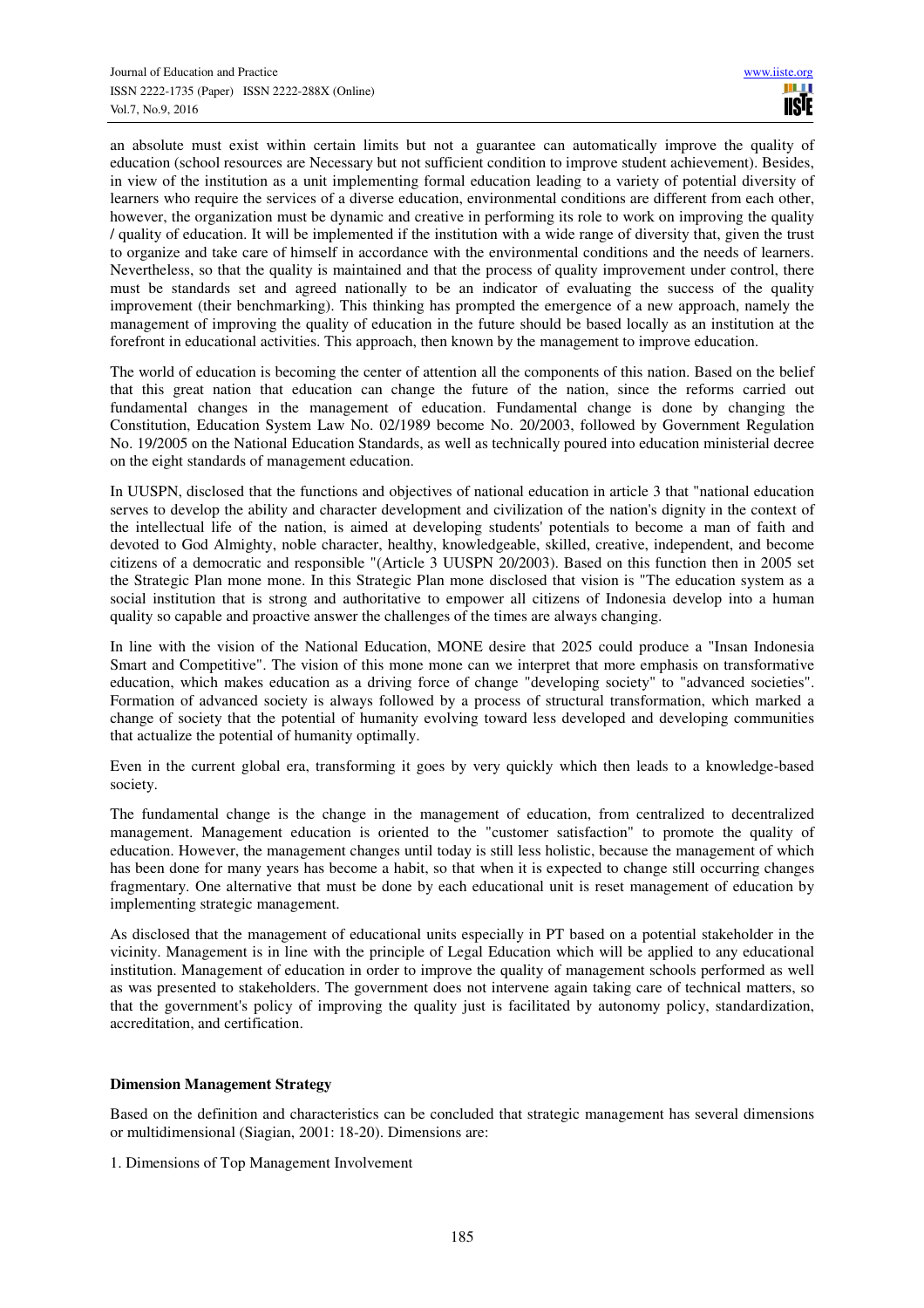- 2. Dimensional Fund Allocation, Infrastructures
- 3. Time Dimension Strategic Decisions
- 4. Future Orientation Dimensions
- 5. Consequences multifaceted Strategic Issues
- 6. Dimensions External Environment

#### **Response**

The response is a result or impact in the form of a physical reaction to the stimulus (Sanjaya, 2003: 188). The response is also a transfer or exchange of mutual information and has the effect (Winarni: 2003: 58). From these definitions it can be concluded that the response of a person's tendency to leave focusing on something outside himself because there are stimuli that drive. Responses can also be interpreted as a response, a reaction, or an answer (Purwadinata, 1999: 43). So if the process has stopped existing observations only an impression only (Ahmadi, 199: 64).

Based on the above opinion, it can be understood that the response is a person's responses or answers to what is perceived either directly or indirectly. The response may also give effect to the recipient to take action against an object or permasahan how everything that affects the behavior chosen as a perspective. The response is also a response based on an evaluation directed towards an object and expressed in action. While the forms of response is the view that based on the assessment of an object which occurs. It can apply anytime and just about anywhere when the stimulus effect.

#### **Types of Responses**

In general the result or outcome response includes three aspects, namely: Cognitive, Affective, Conative / psychomotor. Cognitive effects associated with the knowledge that involves thinking, problem solving, and basic decisions. Affective effects associated with likes and dislikes, opinions, attitudes. While conative effects related to the behavior or action (Quail, 1987: 234). The response can be divided into three (Grace, 2004: 219), namely: a) cognitive response occurs when a change in what is known, understood, or perceived audience. b) affective responses arise when a change in what is perceived, liked or hated audiences. c) behavioral response refers to the actual behavior that can be observed which include patterns of action, activity, or behavioral habits.

The taxonomy and klafikasi from the above explanation, according Winkel (2004: 273), namely:

a) cognitive domain consists of; First, knowledge, Second, comprehension. Third, application, Fourth, analysis, include the ability to specify a whole into its parts. Fifth, synthesis, including the ability to form a coalition or a new pattern. Sixth, evaluation ,.

b) affective domain consists of; First, receiving, Second, responding, Third, valuing. Fourth, organization, Fifth, characterization by a value or value complex.

Some studies show that the response arises from the process of thinking and pay attention to the object, their presence raises awareness of the process, the individual objects. At this stage, people will pay more attention on something he likes in accordance with the experience that they got, and he is aware of the object encountered. Attention here interpreted as a mental process when or series of stimuli become prominent in consciousness at the time of other stimuli weakened (Grace, 2004: 52).

# **C. Research Methodology**

# **Type and Research Approach**

This type of research used in this research is the field reseach. According to Lexy J. Moleong (2007: 26) that the type of field research is considered as a broad approach in qualitative research method or as a team to collect qualitative data. While the approach used in this study is a qualitative approach.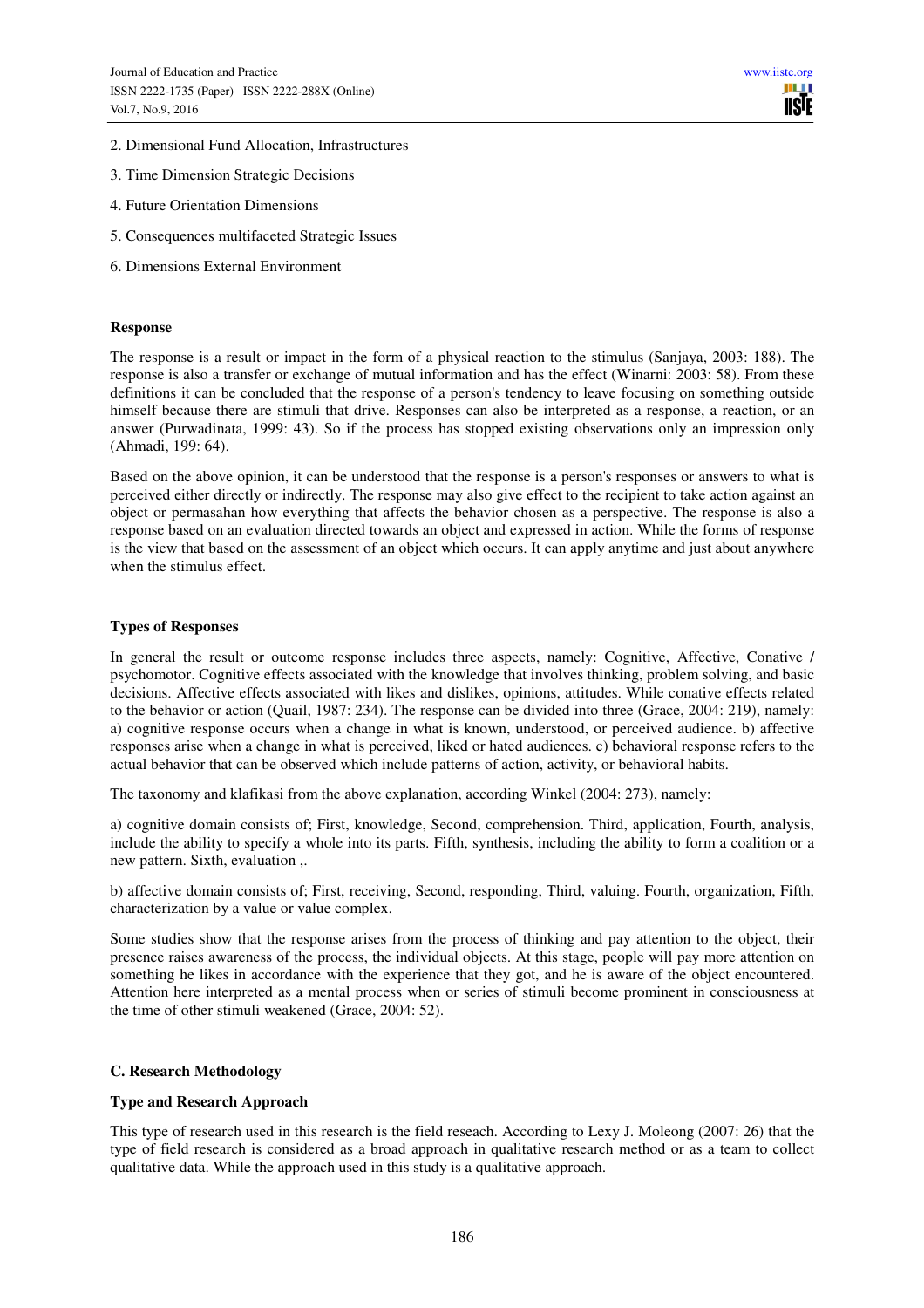#### **Research Subjects**

Given this kind of research is fielt research then that becomes the research area are: Reality competition is the quality of education STAIN Pontianak after the change of status into IAIN Pontianak, Strategies quality management education STAIN Pontianak after the change of status into IAIN Pontianak, Response religious leaders and community leaders on competitiveness Education quality STAIN Pontianak after the change of status into IAIN Pontianak. Because the focus of this study is the Competitiveness Education Quality STAIN Pontianak after Transfer Status Being IAIN Pontianak, then that becomes the subject of research is the Rector of Pontianak 1 (one) person, lecturer 3 (three) and three (people) the religious leaders and community leaders with documentation related to the focus of this study.

#### **Data Collection**

According to Hadi Sutrisno (1995: 97), data collection techniques greatly affect the success of a study. Both the poor a research partly depends on the techniques of data collection. In this study, researchers used data collection techniques: interview, observation and documentation

#### **Data Analysis**

Research with qualitative approach, data analysis techniques are carried out simultaneously with data collection. At least three data analysis procedures proposed by Miles and Huberman cited Sugiono (2006: 333), namely: First, the data reduction. Secondly, the data displays. Third, Conclusion Drawing / Verivication, fourth step is the conclusion and verification. Lexy J. Moleong (2002: 17), suggests that in order to test the validity of qualitative data can be performed through specific strategies, namely: (1) triangulation; (2) members; (3) longterm observation; (4) peer examintaion; (5) participatory or collaborative modes of research; (6) researcher's biases ,; (7) the negative case analysis ,; (8) thick deskription; (9) auditing. In conjunction with this study, researchers used two techniques in the collection of data to ensure the validity of data, namely: Triangulation and Member check. This study will be carried out in several stages or steps. This study measures following the steps written by Nur Syam (2010: 3-4), as follows: Invention, Discovery, Interpretation, Explanation.

# **D. DISCUSSION**

After exposure data gained through observation, interviews and documentation, then the next will be discussed and will be reinforced by the theories of existing and additional theory. As this discussion will be adjusted with sub researchers focus of research, including the following:

1. Reality Competition Education Quality STAIN Pontianak after status change to the state institute of islamic studies (IAIN) Pontianak

The 21st century is marked by rapid development in the field of information and communication technology (ICT) has brought about many changes in the institutions and structures of human life, not least education and institutions in it. Competition as the main feature of modern civilization has progressed past the lot boundary line world increasingly consolidated control of ICTs. The level of competition that arises then a rapidly evolving and no longer confined to national borders. In the sense that all entities in the world are basically living in a high competition as the performance and use of ICT.

The world of education was inevitably involved in this competition. Various models of learning given educational institutions of varying degrees of course be the people's choice, according to the needs and the ability to achieve it. Given the educational community is the subject of an active and participatory in its assessment, educational institutions are also required to demonstrate professionalism in the delivery of services to the public, to ensure the sustainability of the public selection of the learning model given the educational institutions. Competition in education then developed into a more distant, as the direct impact of globalization across the world. Entry of education within the framework of the GATS (General Agreement on Trades and Services) directly to tap into the world of competition in education by involving more players.

The high level of competition in the world of education makes educational institutions must prepare themselves, transforming the organization, to seek advantage that can ensure the preservation of the existence of educational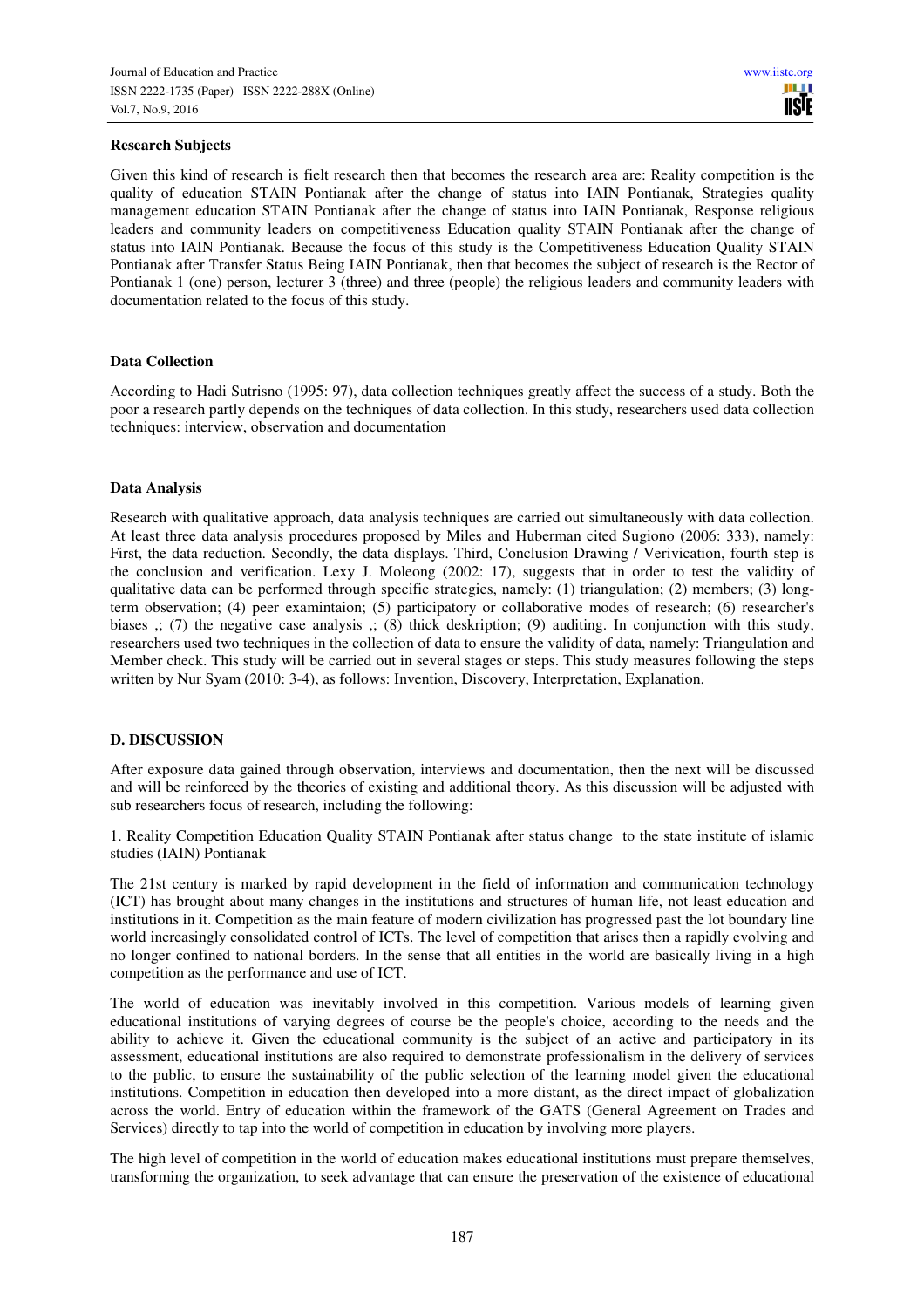institutions in an increasingly tight competition. This paper is intended to see how the basic competencies for the organization of higher education developed in order to increase competitiveness in the face of global competition in education. Given this assessment is very close in nature to the study of economics and management, then some of the approaches in these two fields will be used. Plus some experience of educational institutions in other countries that first felt the competitive climate in the field of education. Some terms and technical explanations will be discussed to reinforce perceptions adopted from studies of economics and management, to be analyzed in the context of education, coupled with implications for education in Indonesia, by taking IAIN Pontianak experience as part of the discussion.

In the framework of good university governance, Pontianak IAIN continues to strive to create harmony and synergy PT activities and results to the needs of all stakeholders. IAIN Pontianak will always encourage the search for solutions to various problems faced by the community, both at the local, national, regional and global.Sejalan with it, IAIN Pontianak developed several study centers in accordance with the expertise and needs of people in various faculties and courses that involve a variety of scientific disciplines. The development of information and communication technology has also been able to rapidly increase access to high-quality education, improving governance PT so as to encourage the achievement of the quality of teaching and research that is run effectively and efficiently.

Pontianak IAIN experience in building competitiveness can be seen from the commitment of leaders and managers to ensure the implementation of high-quality education. This is partly to do with the strengthening of some basic competence in management and organization, which among others is manifested in:

1) Establishment of Quality Assurance Agency (LPM);

LPM itself has primary responsibility for the manufacture, application and development of Quality Management System as well as the development of concepts and design education in IAIN Pontianak.

2) Build a network of both national and international;

This network is built by means of organizing seminars, worshop, as well as with models like national or international scale. IAIN Pontianak also been to several universities at home and abroad to establish a joint MOU Daik in learning, research and community service.

3) Strengthening of IT as services to the students, parents, and alumni, as well;

4) Optimization networking either by strengthening the alumni network, which is spread in various regions.

2. Education Quality Management Strategy STAIN Pontianak after status change to the state institute of islamic studies (IAIN) Pontianak

Strategy is a comprehensive plan that integrates all resources and capabilities that have long-term goal to achieve a goal. While strategic management is a process that is continuous, iterative and crossfunctional which aims to ensure that the PT is able to adapt to the dynamic changes. That PT can move quickly and correctly, it is necessary to determine the ability of the new position and orientation with a new paradigm called repositioning. Reposition PT implemented to assess and review all the strengths and weaknesses so as to determine which should be improved and strengthened (Wahyudi, 1996: 55).

Looking at the reality of competitiveness IAIN Pontianak, the goal of improving the quality, relevance and competitiveness IAIN Pontianak refers to the vision and his mission. In order to achieve these objectives, the program is directed at the improvement of standards of academic quality, monitoring quality assurance, quality improvement prospective students, improving the relevance and quality of education and increase the ability of graduates reflected on the ability of academic and non-academic (creativity and management) in accordance with the level of education and the ability to compete in the field. From the analysis of interviews with informants, it can be concluded that the development strategies that do are:

1 Developing a quality education program through the development of academic standards based on national standards of education.

- 2 Oversight quality assurance programmed with reference to national education standards.
- 3 Determine the quality of education that is relevant to the needs of society and the labor market.
- 4 Improved quality of graduates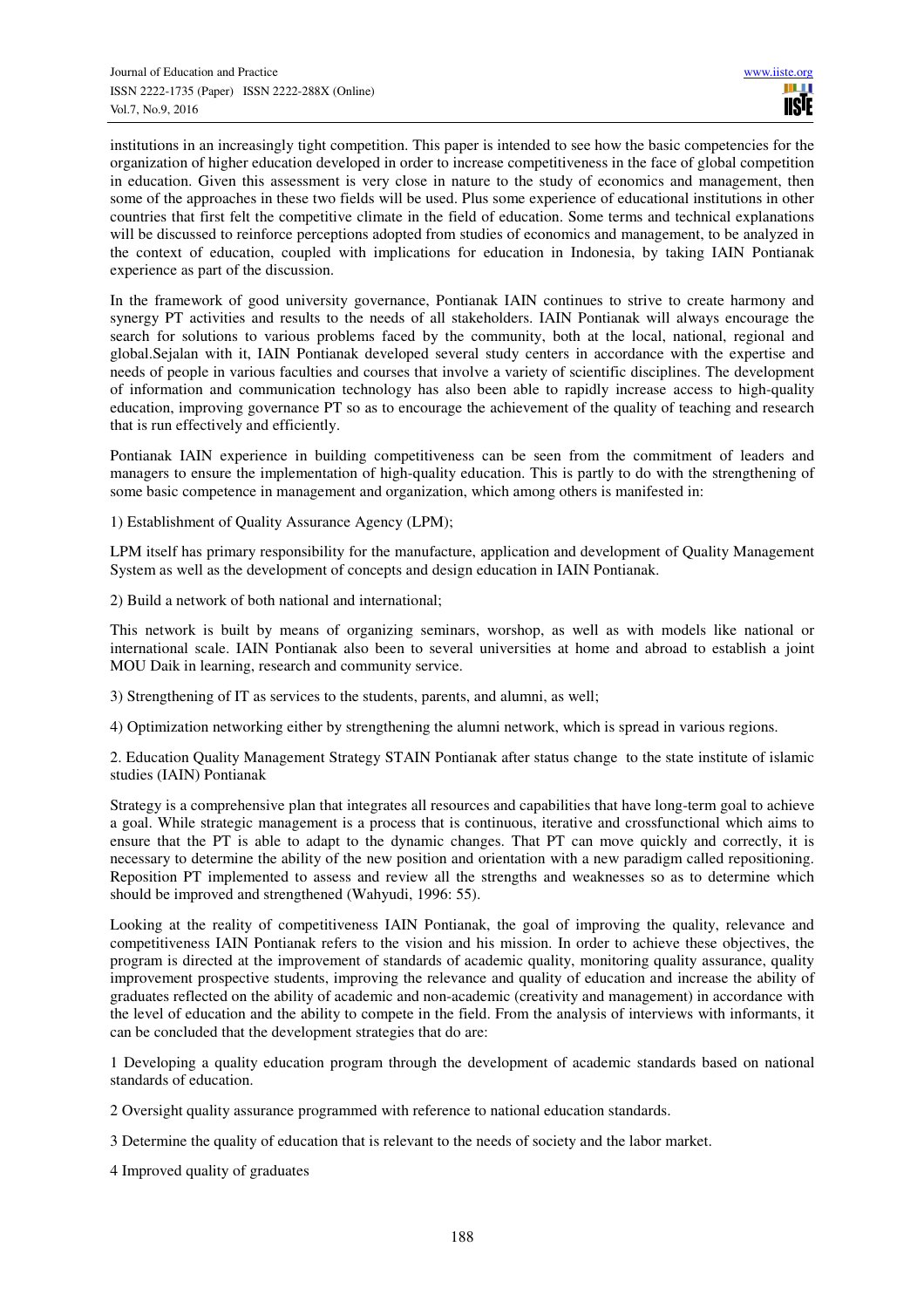5 Expansion and improvement of quality accreditation.

- 6 The development and improvement of quality of lecturers.
- 7 Development of the competence of lecturers.
- 8 Increase the number, quality and relevance of research.
- 9 Increased number and quality of scientific publications and Scientific Work Rights (IPR).
- 10 Increasing Number and Quality of Community Services
- 11 Utilization of Information and Communication Technology in Education
- 12 Increased Creativity, Entrepreneurship, and Student Leadership

In accordance with the mandate of Law 20/2003 Entang National Education System, PT is obliged to provide education, research and community service. PT has the autonomy to manage their own institution as a center of higher education, scientific research and community service performed in a professional manner based on the principles of autonomy, accountability, quality assurance and evaluation transparent. IAIN Pontianak PT categorized as capable of independent development, function of management of research and community service entirely the responsibility of PT concerned.

As a reference, quality management education strategy in Pontianak IAIN can be described as follows (Wahyudi, 1996: 57-58):

1. Creating trust and confidence of stakeholders IAIN Pontianak.

This development strategy is very important for the PT, because it is a form of public and social accountability PT. In building infrastructure, until now IAIN Pontianak has had a campus representative and quite modern. The facility is equipped with facilities and infrastructure as the carrying capacity of scientific development is needed (multimedia classis, monitoring system for learning processes) although not perfect. Additionally, IAIN Pontianak also has a number of permanent lecturers considerable, both in terms of quantity and quality. Has provided the necessary facilities, libraries, sports facilities, arts and so forth. Facilities owned by this, it is only one of the several large to be realized by IAIN Pontianak.

IAIN Pontianak, wants to make this campus not only as a transformation of science from the professors to the students that took place formally and mechanical nature, so does not just conducting tests to obtain a certificate and a passing mark, more than it wants to make itself truly as the house of knowledge, which is as home science inhabitants who always has a typical forward the courage responsible freedom that is based on solid reasoning power and openness in accepting all the necessary scientific information. People who bears the title of this kind are lovers of science and truth are essential. Such campus, in which there are people in his life to devote his mind and energy just to develop Sciences.

As people who live in homes that do science is academic activities, such as lectures, discussions, dialogues, research, looking through the literature findings and reflection on the results of observations. Campus as home Ilmu as illustrated by a series of characteristics that put forward over the course graduates desirable is the realization of human future that has the robustness of intellectual, spiritual depth, high morals, skills that are reliable, all of which are manifested in the form of individual piety and social piety and have a clear vision and extensive knowledge.

Ideals above, demanding attitudes, behaviors and ways of thinking that is rational from each academicians. Therefore, IAIN Pontianak from time to time continue to make improvements through the addition of facilities and infrastructure. In the academic field, the construction of this confidence dimanisfestasikan in various scientific activities such as young faculty research and writings in book form for faculty and students.

#### 2. Build a competitive advance centers

By building centers of excellence in academics and eunterpreuner will build brand image in the community. PDSA USE strategy can be used in building a competitive advance centers. The development of this field continues to be seen as an improvement, so that the main task of leadership is to do repair process that occurs continuously with making effective decisions to solve the problems associated with the existing business can use PDSA USE decision-making, namely; U (Understand improvement needs), S (State the problem), E (Evaluate the root Cause (s)), P (Plan the solution) D (Do or implement the solution).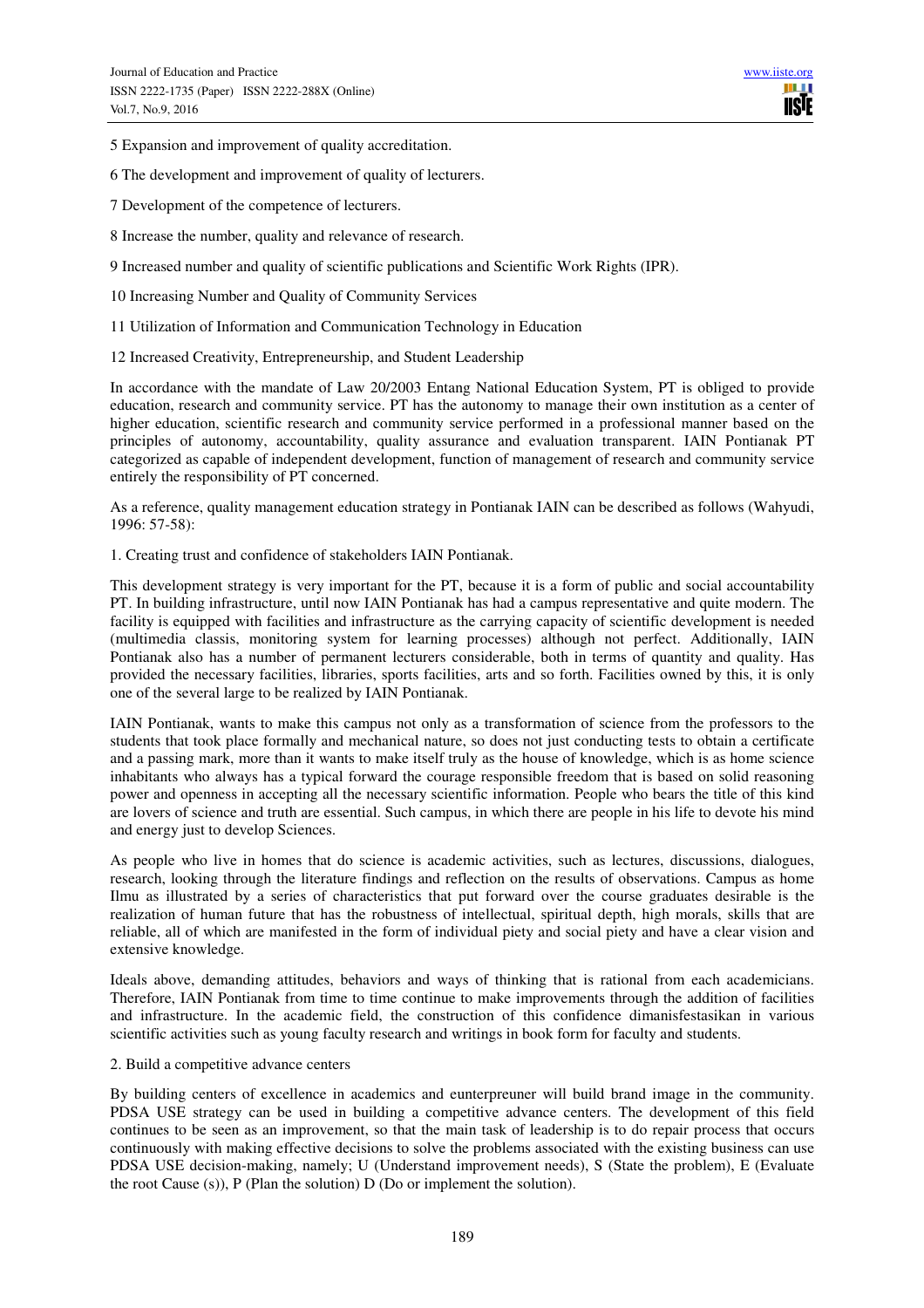Some examples of a center of excellence that has been developed by the University of IAIN Pontianak such as: LPM, LP2M, Library, PTID, PPB, Ma'had Al Jami'ah, Audit and Quality Control Center LPM, Centre for Research and Publishing LP2M, Center for the Study of Gender and Children LP2M , This center of excellence, the goal clearly in line in line with the vision and mission of IAIN Pontianak.

3. Develop ICT (Information and Communication Technology)

By building and developing the ICT used in the processes of teaching and learning, management and interaction between units at the university. The development of ICT in the campus community balanced with adequate IT infrastructure development such as connection to use the service for free hot spot for students, Academic Administration Management, Finance and Employment, etc.

4. Build professionalism, ensure quality and maintain good relationships with stakeholders.

PT as an educational organization has interest in the preservation of culture, values the independence and businesses. Therefore PT is required to follow fashionable. Education regarding the dimensions of the system, paradigms and cultures. Culture PT needs to be adapted to the paradigm shift in the world, which is oriented to the customer, customer satisfaction, disclosure management, and quality assurance.

 Quality assurance is the meeting point between client expectations and providers of educational services provider. Quality education is always discussed among education experts. For a different society, perhaps the definition of the quality of education will be different, as are the indicators used to measure the quality of education. Quality Assurance as a measurement of quality has been implemented in education in some countries that have developed as a form of accountability for professional standards in the field of education. Quality Assurance is a well planned and tersistematis will be used for reflection, education performance monitoring, providing a comprehensive picture of the effectiveness of the educational process and the performance of PT, sustainable improvements universities, and can be used to provide guarantees or trust a product or service is said to be quality education.

With the quality assurance in the academic field, employee, service, financial, and academic compatibility between products produced by IAIN Pontianak with stakeholders, will develop mutual trust and build a good image in the community PT. If people are satisfied, it will be intertwined emotional attachment and gradually will develop loyalty to the PT. Entanglement between a given quality education PT on customer loyalty (Wahyudi, 1999: 62).

5. Establishing cooperation with other institutions

Build alliances with other institutions is unavoidable. Due to the rapid development of information technology in this era of globalization, the world would seem to be smaller because the distance is no longer a barrier to communication. With limited communication geofrafis seemed to disappear and become an integral part of the global community. IAIN Pontianak itself began to explore cooperation both locally, nationally and internationally. This cooperation is important to be used as a gateway to the PT known.

6. Develop a commitment to Islamization and Local Wisdom

IAIN Pontianak vision is: "Ulung and open in the study and scientific research, as well as the Islamic culture of Borneo". This vision IAIN Pontianak is expected to give birth to a competent Muslim scholars that noble, believe in yourself, be useful for the community and the country, and work towards the realization of major society, just and prosperous Allah approves. Observing IAIN vision, then the expected outcomes was the realization of a future human resources who have an intellectual robustness, spiritual depth, karakater, noble character and a reliable skills. This form termanisfestasikan in the form of individual piety, social piety, have a clear vision, insight and broad knowledge.

3. Community Response Against Competitiveness Education Quality STAIN Pontianak after status change to the state institute of islamic studies (IAIN) Pontianak

The target audience in English target audience is the audience being targeted communication activities of the organization, both for organizations having an interest in the audience, as well as the audience is an asset that acts horns can be beneficial or detrimental organization (Sujanto, 1991: 31). Definition viewer (audience) to fill three major functions (Sujanto, 1991: 33). This first told us, who actually consume media and are then vulnerable (young taxable) against any possible media effects. Both a clear historical trend in thinking about the nature of the effects have been far from a concept of influence on individual securities that appear to be as tobula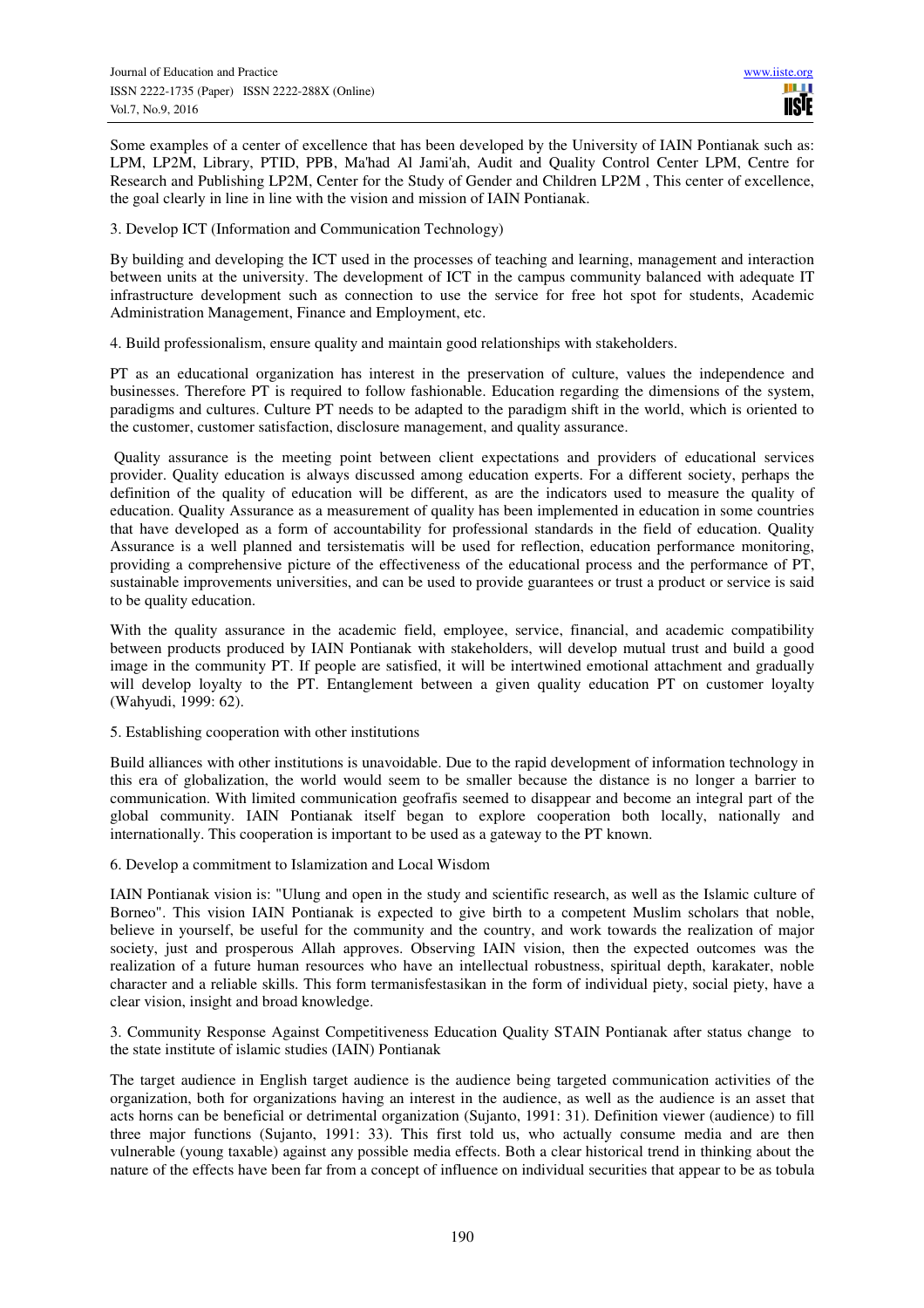sense for an emphasis on the ways these securities whether the location is the interpretation by social and group affiliation.

In the context of this study, which became the main audience is the Islamic community as users of education services in Pontianak IAIN either directly or indirectly. IAIN Pontianak as the media and the means to achieve the satisfaction level of higher education based on Islam, has a variety of perception and response in the community. The response of the community as an educational service users in Pontianak IAIN consists of two general categories namely; First, they stated very necessary and important to deepen their religious knowledge in IAIN Pontainak. They believe that IAIN Pontianak has quality facilities and infrastructure as well as qualified lecturers. IAIN Pontianak then become the primary choice for taking courses. Secondly, those who choose IAIN Pontianak for reasons affordable in cost. Compared to some of the PT in the vicinity, Pontianak IAIN much more affordable in terms of cost. Nonetheless, it did not reduce the quality of education in it.

With regard to the response of the people at the top, it is very closely related to the needs of people and their purchasing power. Practically, people want PT quality, in the discourse of the other, they also chose the PT because of affordability. Of course this is also closely related to the economic level of society are generally still lower middle area that causes most people can not reach the PT-cost, high quality is also high.

#### **E. Conclusion**

This study shows that efforts to build competitiveness for an educational institution is an absolute thing that must be done to maintain the existence and achieve excellence in the era of competition and globalization continue to explore the world of education today. One of the strategic options in building competitiveness is by taking the basic competencies that are owned by educational institutions to then be used as the principal entry point for the improvement of competitiveness. In order to improve the competitiveness of this, of course, many obstacles and challenges faced by the management, ranging from budget constraints, organizational constraints, to the problem of human resources that will be closely related to management commitment, staff, and all stakeholders to build competitiveness in educational institutions ,

After analyzing the data obtained from this study, it can be concluded as follows:

- 1. Reality competition educational quality STAIN Pontianak after status change to the state institute of islamic studies (IAIN) Pontianak true. Nevertheless, the reality can not be measured clearly. The competition is only visible on the small scale of activities that sought to demonstrate the existence of institutions in public. Competition PT around IAIN Pontianak can be seen from the indications and responses that occur in the community. Indications are PT around IAIN Pontianak not least that highlight the achievements of academic and non-academic community.
- 2. Education Quality Management Strategy STAIN Pontianak after status change to the state institute of islamic studies (IAIN) Pontianak in guarding the quality of education and increase the competitiveness of the PT in the vicinity has been almost irrelevant to the current situation, although it should be further enhanced. As for the reason is; (1) The strategy of quality management education in IAIN Pontianak in improving competitiveness by PT surrounding almost meets basic demands in society. The basic requirements include the fulfillment of the needs of quality education based on Islam, fulfillment of affordable education, and strategic campus locations in the city center. (2) The public at certain educational level are increasingly recognizing the importance of Islamic higher education institutions for the next generation, especially in the formation of faith, morals, depth of knowledge, and skills that can be counted on to progress in the future.
- 3. Response religious and community leaders on the competitiveness of the education quality after status change to the state institute of islamic studies (IAIN) Pontianak can be indicated on user education services in Pontianak IAIN pretty good. This is also linked with the way people assess IAIN Pontianak. This view is very diverse ranging from deem very necessary for their children to deepen their religious knowledge as well as the affordability of karen IAIN Pontianak is the only Islamic country higher education institutions in West Kalimantan.

# **F. Suggestions**

1. Reality competition does not appear directly require special handling strategy for Pontianak IAIN in order to remain able to survive in competition with the PT in the vicinity. IAIN Pontianak should implement the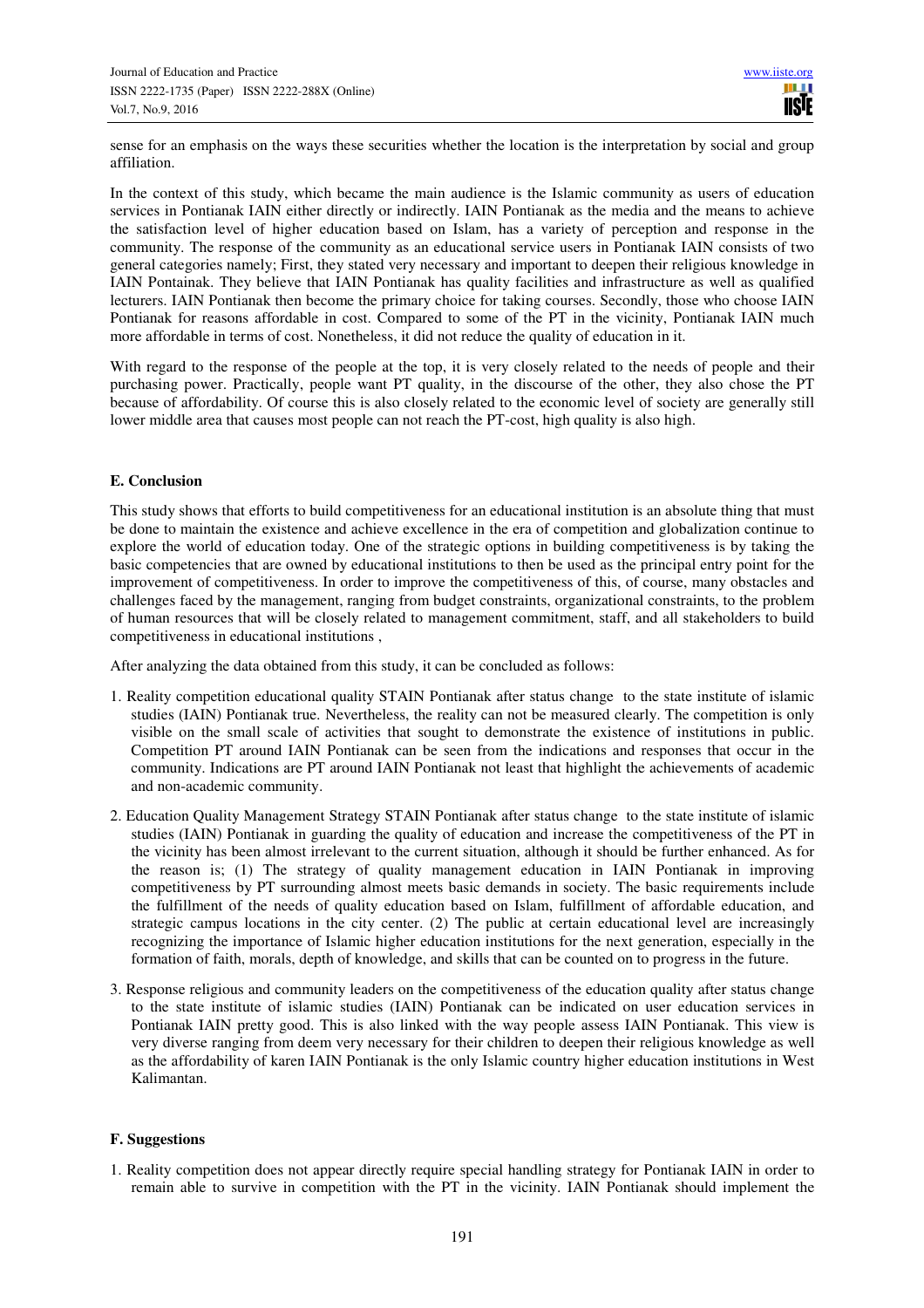strategy guard against all forms of competition. In addition, there should also feedback, which is information relating to programs that have been implemented. It can be directed to alumni, parents of students, the general society, nor stackholder. Strategy alert and feedback is expected, will continue to impact the IAIN Pontianak innovative in dealing with all the changes in order to improve the quality of education.

- 2. Strategy educational institutions as a shared responsibility between the government and the public will have a positive impact in the management of the institution. The impact is the needs of the community and demand answers from the community by the community itself. Nonetheless, there is still lack of standard communication procedure regarding the flow of information from the public to Lambaga and vice versa. This standard procedure needs to be made for a more structured communication takes place.
- 3. The relevance of the management strategic with the reality of the competition that there is an initial capital Pontianak IAIN in enhancing competitiveness in order to gain the trust of the community. The initial capital can be improved by developing a method or program to the public institutions that lebihebih komprehenship.

# **REFERENCES**

- 1) Ahmadi, Abu, 1992, Psychology of Learning, Jakarta: Rineka Reserved
- 2) Awat, Napa J, 1989, Strategic Management: a systems approach, Yogyakarta: Libety.
- 3) Arcaro, Jaromes, 2001. Based Education Quality; Formulation Principles and Procedures Implementation Steps, Yogyakarta: Student Library.
- 4) Bachrum, Muh., 2001. Management of Quality Education, Papers, (Depdikbud Sleman.
- 5) National Education Standards Agency Version 1.0, 2010, XXI Century National Education Paradigm, Jakarta, BSNP
- 6) Chatterjee, S. and Wernerfelt, B., 1991, 'The Link Between Resources and Type of Diversification: Theory and Evidence'. Strategic Management Journal, 12 (1), 33-48.
- 7) Chou, C., and Chang, P., 2004, 'Core Competence and Competitive Strategy of the Taiwan Shipbuilding Industry: A Resource-Based Approach' Maritime Policy Management, April-June 2004 Vol. 31, NO. 2, 125- 137.
- 8) Creswell, John W., 2001, Qualitative inquiry and Research Design: Choosing Among Five Approaches, 2nd ed., California: Sage Publications.
- 9) Dalen, Van, 1998 Understanding Educational Research: An Introduction, New York: McGraw-Hill Book Company Inc.
- 10) Fernandez, E., Montes, J.M., and Vazquez, C., 2000, 'Typology And Strategies Analysis of Intangible Resources: A Resource-Based Approach'. Technovation, 20 (2), 81-92.
- 11) Yukl, Gary, 2005, the leadership in the organization. Jakarta: Prenhallindo.
- 12) Hadi, Sutrisno, 1995, Research Methodology, Volume Ill, Yogyakarta: Andi.
- 13) Hamid, Edy Suandi 2010, Building Competitiveness Basic Competency Based Education Institutions Organization, Yogyakarta: UII
- 14) Holmes, G. Dan Hooper, N., 2000, 'Core Competence and Education', Higher Education, 40: 247-258.
- 15) Idris. et al. 1992. Introduction to Education. Jakarta: Grasindo
- 16) Indrajit, R.E. and Djokopranoto, R., 2006, the College of Modern Management, Yogyakarta: Andi.
- 17) Indrawan, Rully 2008, Operation Tridharma College Productive, Measurable, Sustainable and Accountable in Relation to Form Graduates Smart and Kompetitifi, paper presented at Penataran "Performance Management in Improving Accountability Management PTS" For the Foundation Board, Chairman of PTS and Lecturer in the region of PTS Kopertis IV West Java and Banten, July 22 to 23, 2008.
- 18) Macmila, Hugh-Mahen Tampoe, 1992, Content Management Process and Implementation, UK: Oxford